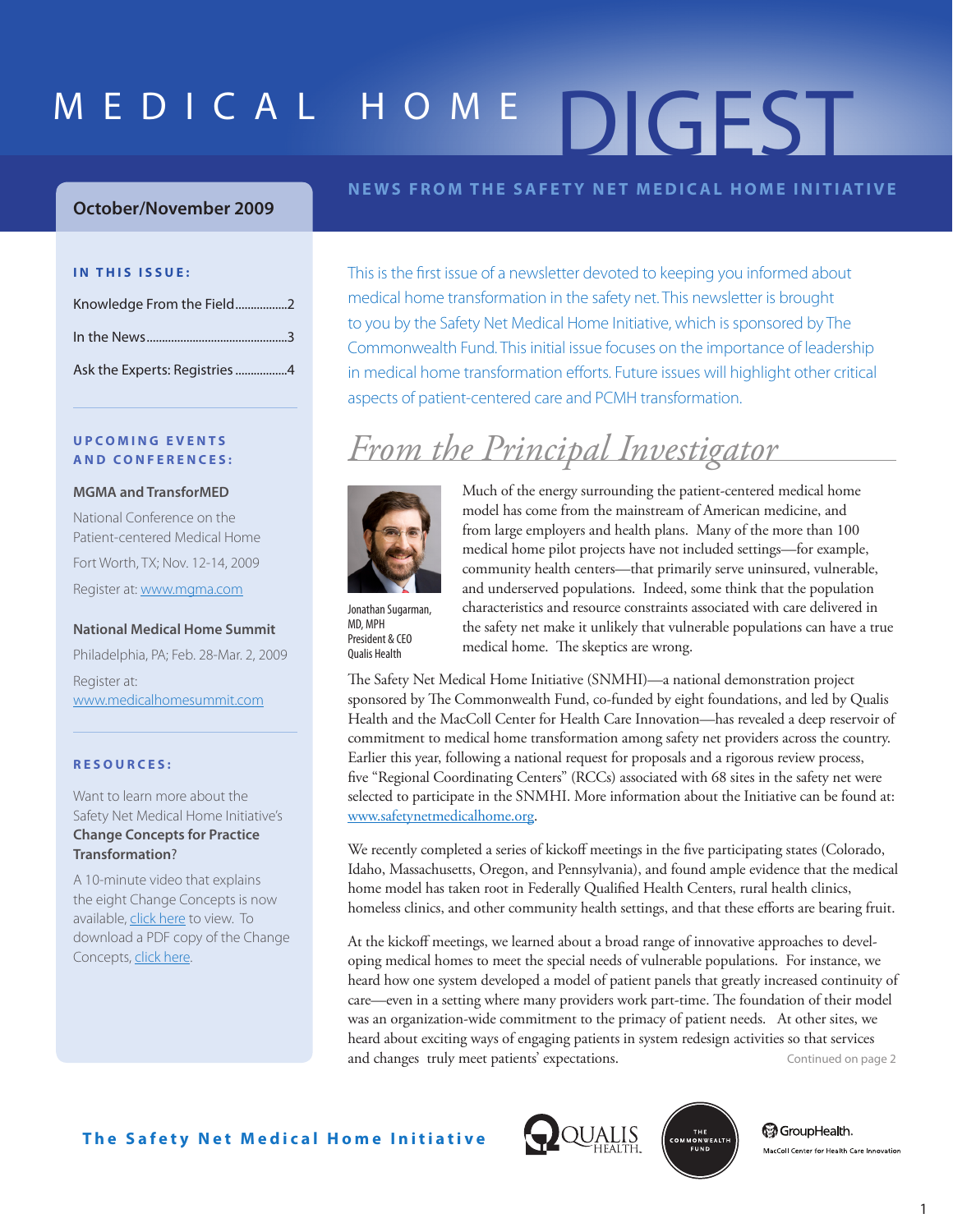### <span id="page-1-0"></span>MEDICAL HOME DIGEST

some areas, all of the participating practices identified numerous opportunities for progress in their journey to become patientcentered medical homes.

In the Medical Home Digest, we hope to harvest the learning from practices participating in the SNMHI, and to share this learning with the broader community of safety net providers. We begin with some comments by Dr. Ed Wagner on the importance of engaged leadership as a core concept for medical home transformation, and in future issues will provide additional thoughts on eight key "Change Concepts" for medical home transformation.

This issue also includes insights from Alicia Eng, Practice Team Manager for the Factoria Clinic – the site of Group Health Cooperative's first medical home demonstration. While Group Health is not a safety net provider, its early experience with PCMH transformation provides important lessons for all. The results of their initial demonstration, published in the September 2009 issue of the *American Journal of Managed Care*, show that implementation of patientcentered care does in fact improve patient experience, reduce provider burnout, and improve certain quality measures. Based on these initial results, Group Health has committed to spreading the PCMH model to all of its owned and operated facilities. I encourage you to read the evaluation results and see for yourself the impressive outcomes of PCMH transformation.

### Please contact us at

info@qhmedicalhome.org to let us know what you think!

### Continued from page 1 *Knowledge From the Field*

## Yet even in the face of exciting advances in<br>some areas, all of the participating practices<br>identified numerous opportunities for<br>



Ed Wagner, MD, MPH, FACP Director, MacColl Center for Health Care Innovation Group Health Research Institute

Leadership support of any initiative is obviously helpful, but it appears to be critical when the initiative involves major transformation and culture change. Implementing the Patient-centered Medical Home Model constitutes major change. Wang and colleagues (RAND; Santa Monica, CA) asked experts in clinical system redesign what factors were most critical to success. Top of the list was: "Direct involvement of top- and middlelevel leaders". We use the word "engaged" to indicate that leaders must be visibly promoting transformation and a supportive culture, building QI capacity, securing resources, and helping staff address barriers. Providing newsletter messages and pats on the back aren't enough. The engagement of leaders at both senior and middle levels is essential as the former influence culture and strategy while the latter make implementation happen.

The following are the specific activities and changes we recommend under Engaged Leadership:

- Provide visible and sustained leadership in overall culture change as well as specific strategies to improve quality and spread and sustain change.
- Establish a QI team that meets regularly and guides the effort.
- Ensure that team members have protected time to conduct activities beyond direct patient care that are consistent with the medical home model.
- Incorporate the practice's values on creating a medical home for patients into staff hiring and training processes.

The first specific change emphasizes the importance of culture change, and leadership's critical role in the process. The IHI document, *Seven Leadership Leverage Points for Organization-Level Improvement in Health Care*, provides valuable detail about what helps with culture change (e.g., bringing the Board along, involving patients and clinicians in improvement, using stories and data to gain support). Culture change is sustained and enhanced by inculcating it in the hiring and training of staff. Identifying specific QI and spread strategies, and establishing and supporting a QI team(s) are essential to success, and critical functions of effective leadership. Successful QI teams not only need protected time to do their work, but need to meet at regular intervals with their leadership. QI teams that are a designated subset of key clinical and administrative staff may be important in guiding change in larger organizations, but experience suggests that there is great value in involving everyone on clinical teams in the improvement process.

References: Wang MC et al. Redesigning health systems for quality: lessons from emerging practices. Joint Commission Journal on Quality and Patient Safety. 2006; 32:599-611. Reinertsen JL et al. Seven leadership leverage points for organization-level improvement in health care. 2<sup>nd</sup>Edition, Institute for Healthcare Improvement, 2008. http://www.ihi.org/IHI/Results/WhitePapers/SevenLeadershipLeveragePointsWhitePaper.htm

Reference: Reid RJ et al. Patient-centered medical home demonstration: A prospective, quasi-experimental before and after evaluation. *Am J Managed Care* 2009; 15(9):e71-e87 .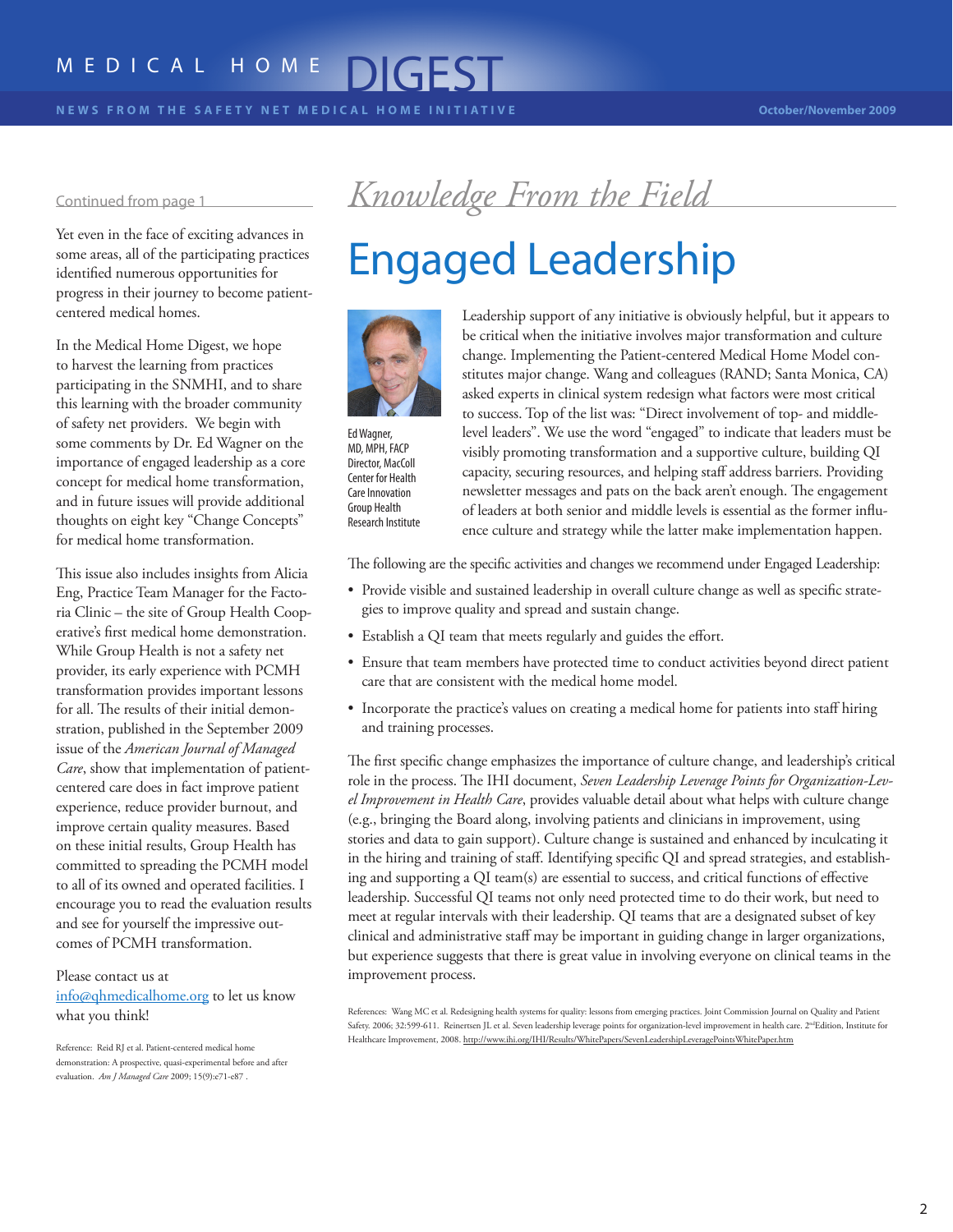### <span id="page-2-0"></span>*In the News*

## Creating a Medical Home



Group Health Cooperative's PCMH demonstration, featured in the September 2009 issue of the *American Journal of Managed Care*, showed impressive results. Below is an interview with clinic leader and change agent Alicia Eng, RN, MBA. To learn more about Group Health's medical

home efforts, visit: http://www.ghc.org/GettingCare/MedicalHome.jhtml.

### Tell us a little about the medical home transformation at Factoria – what & who did it entail?

The effort really began in May 2006 when then Medical Director for Primary Care, Michael Soman, saw the need for change. He believed we had to do something about the increasing burden on primary care physicians and teams, less-than-perfect clinical quality, and increasing costs. In order to address these three issues, he believed we had to re-envision the future of primary care; the Patient-centered Medical Home was the place to start.

### Where did you start?

We had to start with a common vision and goal – and it was essential that vision was shared by the medical staff. We also had to develop the capacity within the team to change. That meant we had to have a stable enough group that could buy in to this work, had the ability to try new things, and could learn from what worked and what didn't and improve. We weren't handed instructions, so it was important that as a group we were committed to a process of continuous improvement.

### How does the care provided now, as part of the medical home, look different than before?

Our medical home implementation included making changes in four main areas:

- 1. Reduction in physician panel size: In order to enhance the relationship between the patients and their doctors, we reduced and leveled physician panel size from an average of about 2,300 individual patients to 1,800 patients, lengthening standard visit time from 20 to 30 minutes. Physicians see fewer patients per day and have more robust staff support and tools that enable them to be proactive in caring for all of their patients' needs.
- 2.Increased use of virtual medicine: We redesigned our phone system to enable patients to reach their own clinical team directly and carved out an hour per day of 'desk time' for physicians to answer phone calls and respond to email inquiries from patients.
- 3. Enhanced visit preparation and chronic disease management: We developed new tools and protocols for patient activation and treatment planning, and instituted daily huddles. These huddles enable us to address not just each patient's acute

need, but also his or her chronic and preventive care needs, too.

4. Outreach: We knew we also had to proactively engage those patients that did not come in regularly for preventive care and health maintenance checks. Now we contact patients who had been admitted to the hospital or within 24 hours of discharge to link them back to the primary care home. We also send out birthday letters to engage patients in their care.

### How important was it to involve the whole team?

The team varied depending on the work we were tackling, but it was really important to get everyone involved. Our main goal was to make our teams transparent to each other and to the patient. Because the medical home is all about strengthening the patient relationship with the doctor, a lot of planning and scripting went into organizing the care teams and making it clear to patients that they were there to support that relationship . We put pictures of the team members in the waiting room, and now, every time a team member contacts a patient, they identify themselves in relation to the patient's personal physician.

### How long did this transformation take?

The reality is our work with the medical home is not over. We want to continually improve. That said, when we were about one year into the work, we felt like we were really starting to make headway.

### Any advice for others wanting do this kind of work?

Change is hard and there will be times that it feels like it is not working. That is a normal part of the change process. As leaders, we have to be able to step back and recognize what is normal and what is not, and have the will to persevere.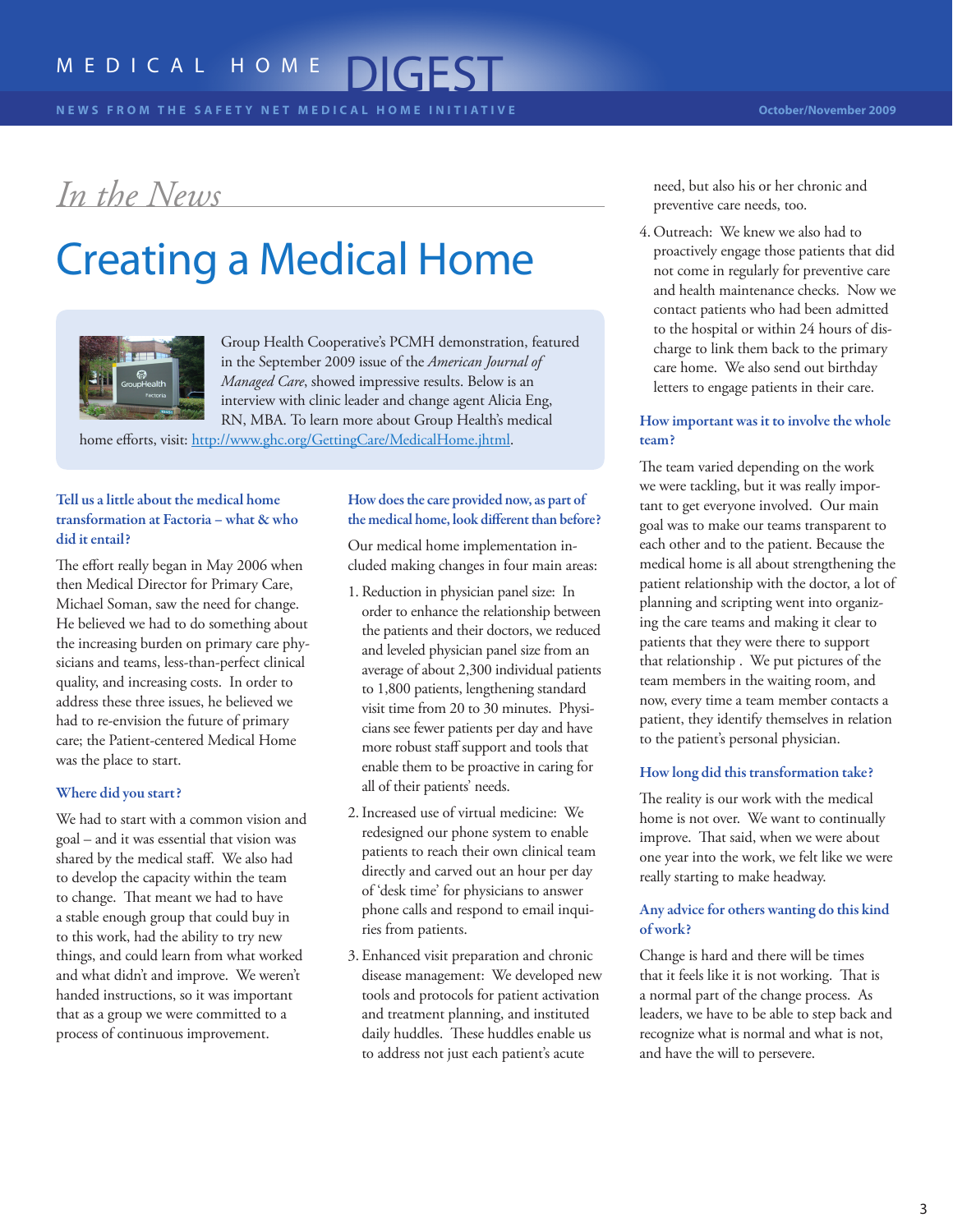<span id="page-3-0"></span>*Ask the Experts*

## Registries

By Brian Austin, Associate Director, and Katie Coleman, MSPH, Research Associate, from the MacColl Center for Health Care Innovation at the Group Health Research Institute

The arguments for using registries to organize care are very solid. They allow care teams to be proactive, easily identify when patients are due or overdue for visits or services, and identify when there are potential problems that need to be addressed (e.g. abnormal lab values). At an organizational level they can also provide valuable information about how the care team is doing with regard to chronic illness management, and may highlight systemic problems that interfere with optimal care provision. Below are frequently asked questions about disease registries.

**Question:** What kinds of challenges have you encountered in working with busy practices to implement and maintain accurate registries? What have you found to be successful strategies for overcoming those challenges? Are there common pitfalls to avoid?

**Answer:** Registries certainly provide the capability to organize information to improve the care of individual patients and whole panels. They are useful from both a care and an improvement perspective. They are a great aid in getting a practice to focus not only on the patients making their way into the office, but also those who haven't been in who could benefit from an interaction. But there are issues practices should consider as they contemplate adopting a registry. Here are four to start:

1. Do you want a registry or a clinical information system? Registries are often seen as an interim product, a stopgap until a practice fully commits to an

Electronic Health Record (EHR), but many EHRs lack the population-based functionality of a modern registry. Both require an investment of time, training, and funding by the health system, but a registry can be implemented without the wholesale changes to the office that an EHR requires. The California Healthcare Foundation has put together a quick comparison of EHRs and registries to help with the decision, and it can be found [here.](http://www.chcf.org/documents/chronicdisease/EHRvsCDMS-FactSheet.pdf) We recommend that practices think about what functions they want to support with their technology, and use that as the basis for their shopping.

2. Don't underestimate the human engineering required to start and maintain a registry. Think from the beginning about who will be responsible for getting data into the system, and who will review the registry to proactively plan care. Roles should be explicit, and the practice should work together to find the best way to take action based on the

data. Duplicate data entry should be avoided if it is at all possible because it is very hard to sustain. Can links be created to automatically input lab or pharmacy data, for instance?

- 3. Do use the registry for individual care as well as population health. Routinely entering self-management goals, for instance, and having that information during the visit is a step toward a more patient-centered encounter, and can lead to conversation that wouldn't otherwise occur.
- 4. Don't make the mistake of thinking any information system is a panacea. A recent [study](http://www.ncbi.nlm.nih.gov/pubmed/19326804?ordinalpos=3&itool=EntrezSystem2.PEntrez.Pubmed.Pubmed_ResultsPanel.Pubmed_DefaultReportPanel.Pubmed_RVDocSum) of 20 primary care clinics across South Texas found that the presence of a clinical information system made it *less* likely that patients with diabetes had good control of modifiable risk factors for cardiovascular disease. What did help? Strong community linkages and delivery system design. So explore and utilize registries, but don't forget they are a tool, and not a solution in and of themselves.

### **Question:** What is the evidence for using registries?

Registries are a fundamental tool for practices interested in improving the quality of care they provide. In an article published in JAMA, Dr. Shojania and colleagues attempted to rank the most effective quality improvement strategies in reducing HbA1c values in diabetics. They found that patient registries are in the top Continued on page 5